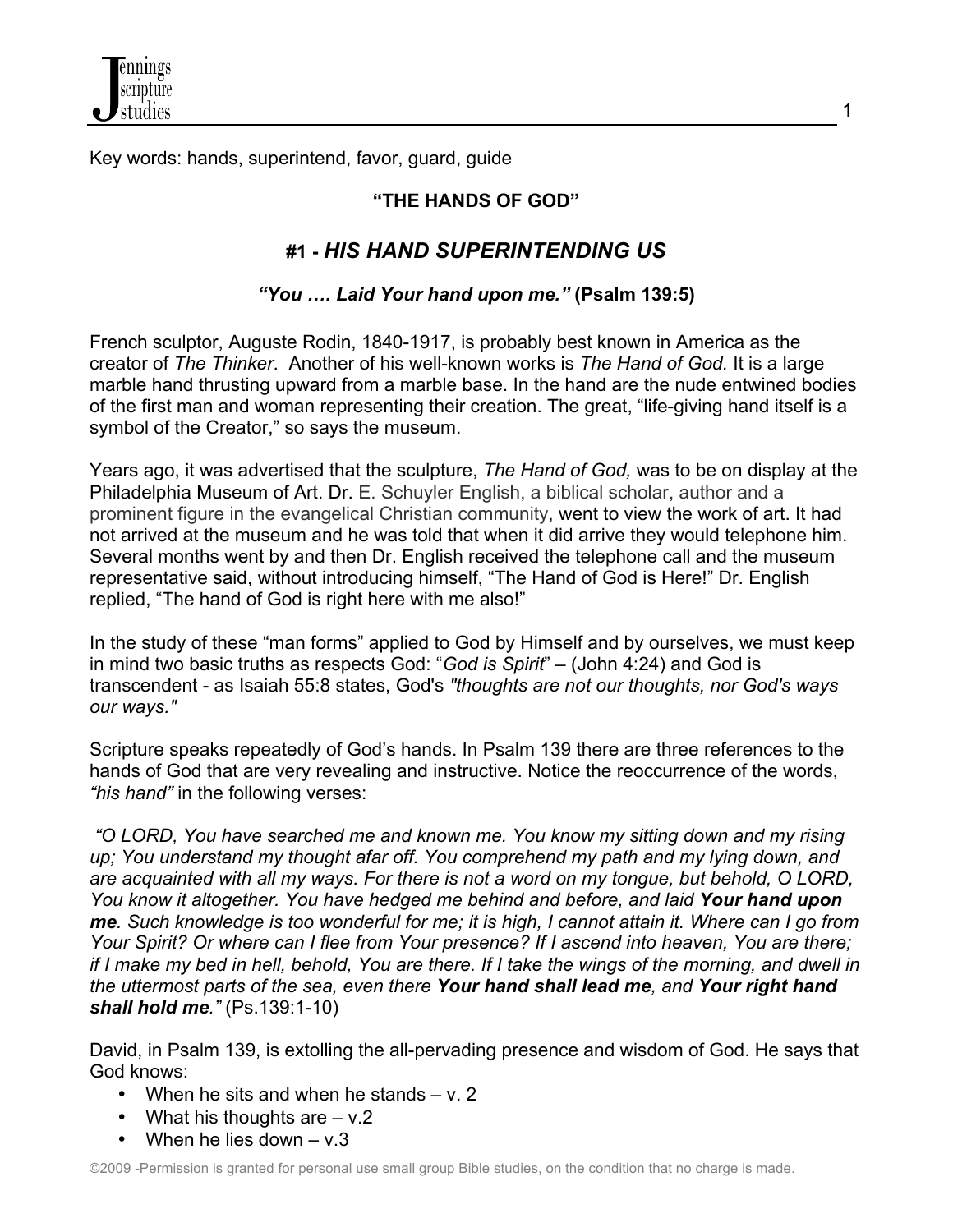

- What he says  $v.4$
- He is behind and before him  $v.5$

He then makes the first of three statements about God's hand saying, *"You have laid Your hand upon me."* (v.5) He continues in verse 10 with two more statements regarding God's hand: *"Your hand shall lead me"* and *"Your right hand shall hold me."* (v.10)

These three references to God's hand give us much insight into the concern and care that God has for His children. Here are three different positions of God's hand, three different postures of His hand of which David was aware. Each placement of God's hand, relative to David, is instructive and encouraging. Let us meditate upon each of these statements for each one communicates a different truth to us.

# *"YOUR HAND UPON ME"* **- HIS HAND SUPERINTENDING US**

The primary meaning of the hand of God upon a person is the idea of conveyance or transference of something from God to the individual. In some cases it meant authentication, recognition or identification with and of devotion to God.

In the New Testament Jesus laid hands on the little children (Mark 10:16) and on the sick (Matt. 9:18; Mark 6:5, etc.); the apostles laid hands on those whom they baptized that they might receive the Holy Spirit (Acts 8:17,19; 19:6), and to heal (Acts 12:17). The placing of hands upon a person was used in the setting apart of persons to a particular office or work in the church.

There are no scriptural grounds for the idea that the one placing the hand upon another, possessed any power in themselves, apart from God, to convey to another some benefit. The gifting or the bestowal of the blessing was imparted by God alone. The human hand was but the channel through which the hand of God worked.

The placement of God's hand upon a person or a people can mean various things. Sometimes it is a heavy hand of judgment as David experienced when he sinned with Bathsheba. He writes in Psalm 32:4 *"For day and night Your hand was heavy upon me."* Job, in his days of difficulty said, "*the hand of the LORD has done this."* (Job 12:9)

God's hand upon us can also mean God's favor and blessing. To experience the grace of God in one's life is to have God's hand upon us for good. David enjoyed the blessing of having God's hand upon his life and speaks of it here in Psalm 139:5.

One of the clearest illustrations of God overshadowing and superintending one's life and service is seen in the life of the prophet Ezra. Ezra led a group of Jews from captivity in Babylonian back to Jerusalem. There were three waves of returnees from the 70 years of Babylonian captivity. Zerubbabel led the first wave and began rebuilding the temple; Ezra led the second wave and restored the worship and Nehemiah led the third group and rebuilt the walls of the city.

©2009 -Permission is granted for personal use small group Bible studies, on the condition that no charge is made. Six times in two chapters Ezra attributes his success to *"the hand of God*" being with him. The six times that we read *"The hand of God was upon him"* are as follows: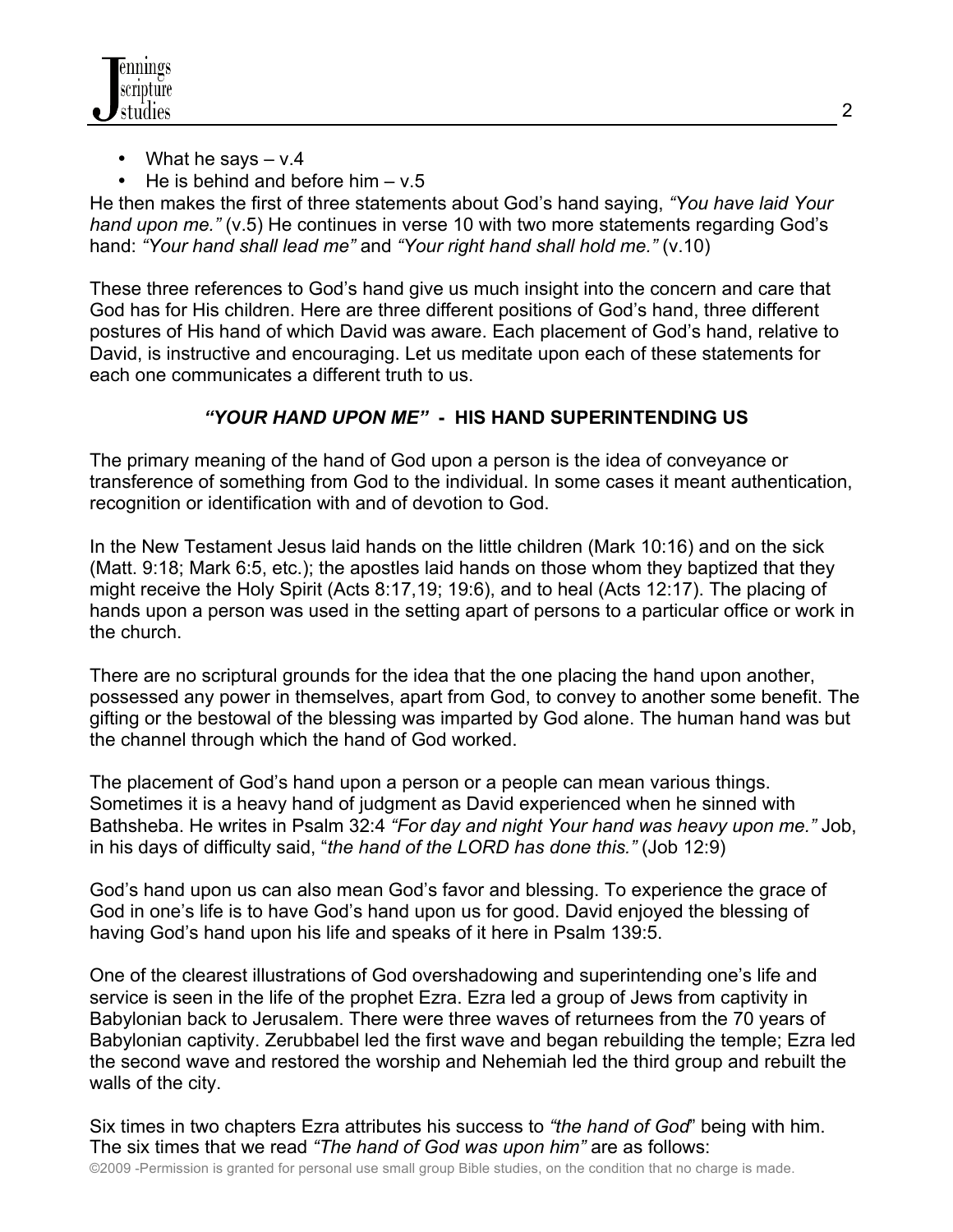# **God's Hand Was Upon Him Granting Him Favor.**

*"The king granted him all his request, according to the hand of the LORD his God upon him."* (Ezra 7:6) And, *"you are being sent by the king"* (Ezra 7:14)

Artaxerxes was the king of Persia, which is now Iraq, where Babylon was located. He was a pagan king. Ezra needed permission from his captor to go to Jerusalem. Ezra petitioned him for permission and assistance to go to Jerusalem and lead in its restoration, and this heathen king granted his request because God's hand was upon Ezra.

We see the sovereignty of God supervising Ezra's mission to Jerusalem, moving Artaxerxes to grant Ezra's petition. Truly, *"The king's heart is in the hand of the LORD, like the rivers of water; He turns it wherever He wishes."* (Proverbs 21:1)

God is no less capable and desirous of supervising our lives. He wants us to *"Seek first the kingdom of God and His righteousness, and all these things shall be added to you."* (Matthew 6:33)

# **God's Hand Was Upon Him As He Journeyed.**

*"On the first day of the first month he began his journey from Babylon, and on the first day of the fifth month he came to Jerusalem, according to the good hand of his God upon him."* (Ezra 7:9)

It was a four month journey from Babylon to Jerusalem. He and his party were sustained because "*the hand of God was upon him."* Whom God sends, He sustains.

God oversees all our days and all our ways! Psalm 121:7-8 contains this promise: *"The LORD shall preserve you from all evil; He shall preserve your soul. The LORD shall preserve your going out and your coming in from this time forth, and even forevermore."*

# **God's Hand Was Upon Him Encouraging Him.**

*"So I was encouraged, as the hand of the LORD my God was upon me."* (Ezra 7:28)

Ezra had a stupendous task ahead of him and it was made more difficult because he was surrounded by pagans who were his enemies. However, he was aware that God's hand was upon him, that he was God's hand-picked leader to accomplish God's purpose at this time in Israel's history, and despite his super-human assignment, he was encouraged by the awareness of the hand of omnipotence upon him.

Remember that the will of God will never take you to where the hand of God cannot reach you. Our worst days are never so bad that we are beyond the reach of God's encouragement, and our best days are never so good that we are beyond the need of encouragement. Let's be encouraged and let us also be encouragers!

#### **God's Hand Was Upon Him Supplying Manpower.** *"By the good hand of our God upon us, they brought us ….men."* (Ezra 8:18)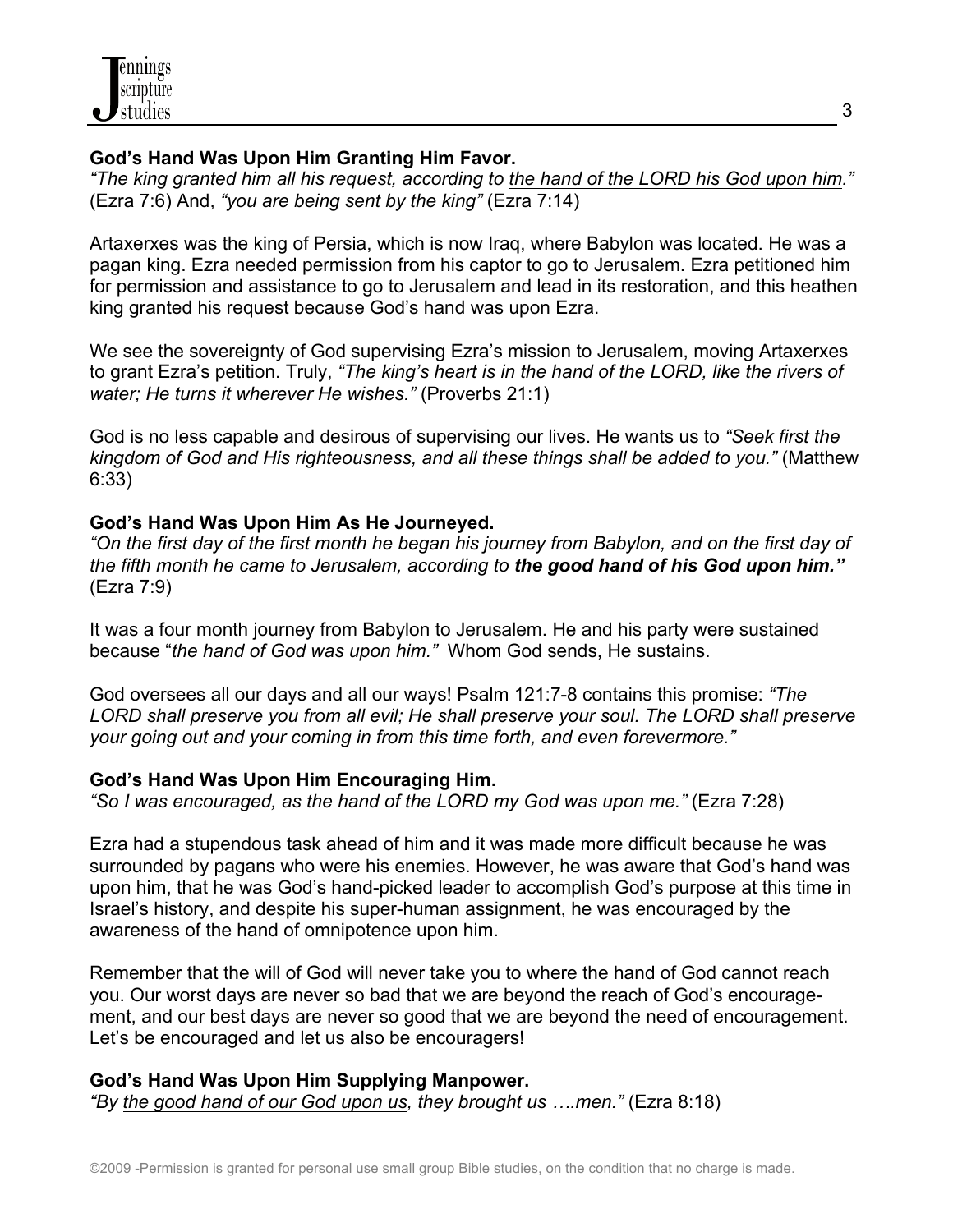God did not expect Ezra to go unaccompanied or unassisted to fulfill his assignment. He needed human help even though he had the divine hand upon him and his ministry. In Ezra 8:19-20 we read of two hundred and fifty-eight men who were gathered to help Ezra.

The hymn, "Onward! Christian Soldiers" contains these words, "Like a mighty army moves the church of God." We are never alone even though we may, at times, be short-handed as far as visible human help is concerned. We are part of "a mighty army" and God always has His Aaron and Hur (Exodus 17:10-12) who come along side to hold up our hands when we get weary. Thank God for His unseen hands upon us, but He knows that we also need "seen" hands.

You do know the electrician's motto, don't you? "Many hands make light work!" Please forgive me – but in the Lord's work, many hands are needed to get the Light Message out!

### **His Hand Was Upon Him Answering Prayer.**

*"For I was ashamed to request of the king an escort of soldiers and horsemen to help us against the enemy on the road, because we had spoken to the king, saying, "The hand of our God is upon all those for good who seek Him, but His power and His wrath are against all those who forsake Him." So we fasted and entreated our God for this, and He answered our prayer."* (Ezra 8:22-23)

Ezra had testified to the godless king saying that God could take care of him and he did not want to ask the king for that which he believed God would supply. What then, did Ezra do? He prayed to God! "*So we fasted and entreated our God for this, and He answered our prayer."*

We are so prone to ask for assistance from our fellow-man before we ask of God. Turning to Him should be our first recourse for He is certainly our finest resource!

# **His Hand Upon Him Protecting Him.**

*"Then we departed from the river of Ahava on the twelfth day of the first month, to go to Jerusalem. And the hand of our God was upon us, and He delivered us from the hand of the enemy and from ambush along the road. So we came to Jerusalem…."* (Ezra 8:31-32)

Ezra had assembled a company of 250 fellow travelers for the expedition to Jerusalem. After a three day encampment at the Ahava River, where they paused for fasting and prayer, they began their journey to Jerusalem. Ezra testified that "*He delivered us from the hand of the enemy and from ambush along the road."*

There were many who did not want to see Jerusalem restored. There are those today, many centuries later, who want to see Israel defeated and Jerusalem occupied by other than Jews. And Christians have enemies today who would be happy to see the Church of Jesus Christ overthrown. It is comforting to know, however, that Jesus said, *"I will build my church, and the gates of Hades will not overcome it."* (Matthew 16:18)

# **SUMMATION**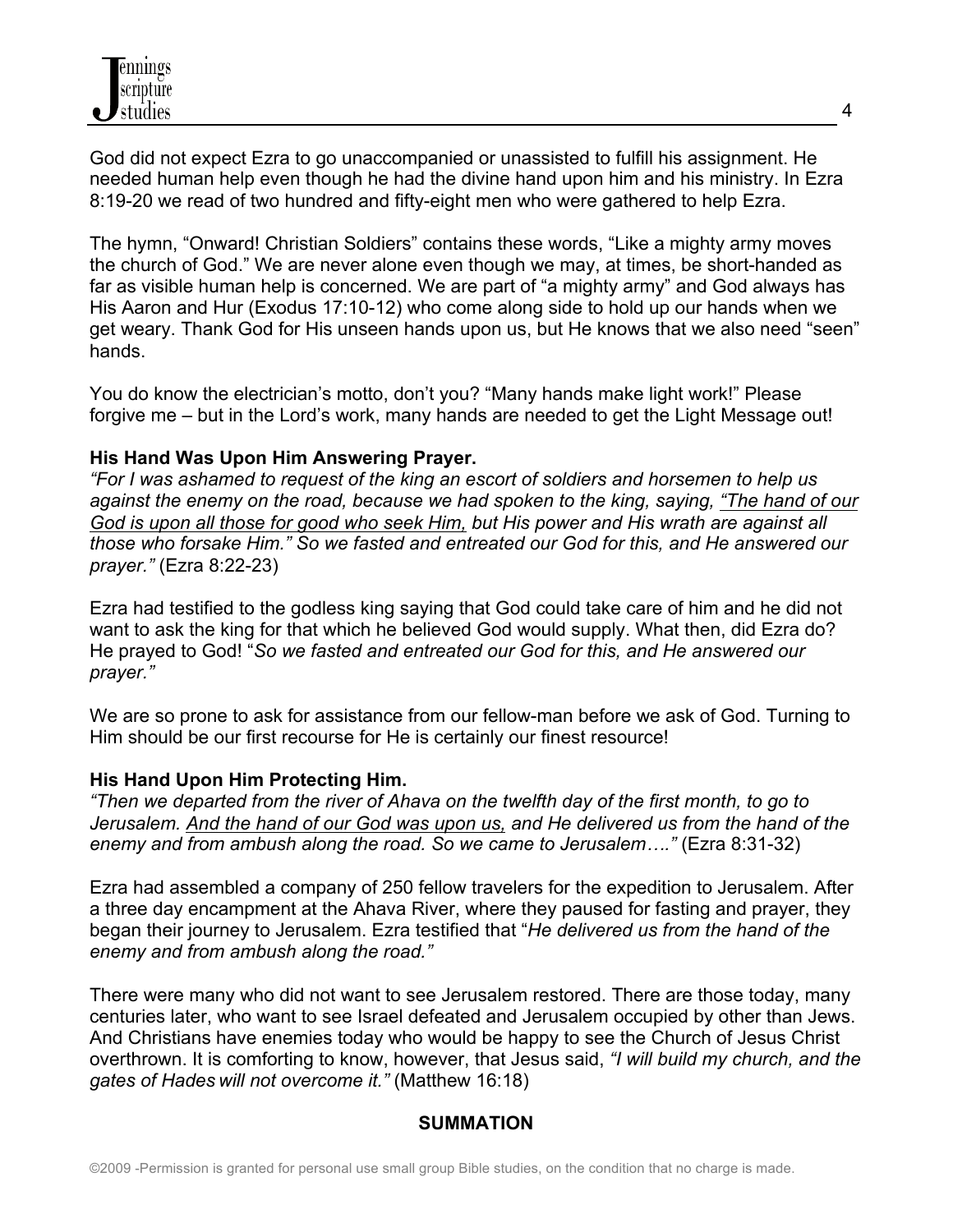Do not overlook the simple words in Ezra 8:32 *"So we came to Jerusalem."* The journey was completed! How did they do it? "*The hand of our God was upon us."* There is no better way to travel than under the umbrella of the overshadowing hand of God!

From beginning to end the hand of the Lord was upon Ezra. Why did he enjoy the blessing of God's provision in his life? Is there anything we can glean from Ezra that would help us in being and doing everything that God desires of us?

Yes! Ezra 7:10 contains these words: *"For Ezra had prepared his heart to seek the Law of the LORD, and to do it, and to teach statutes and ordinances in Israel."* There are several actions which Ezra took that commend themselves to us as Christians who desire to live for God's glory:

### (1) *He prioritized his life.* "*Ezra had prepared his heart."*

That is past tense – *"Ezra had prepared."* Before he prepared his heart he had to prioritize his life; he had to determine to put first things first, else he would not have embarked upon the discipline of heart preparation! Priority means precedence; to arrange in order of importance or urgency.

Jesus' command is: *"Seek first the kingdom of God and His righteousness, and all these things shall be added to you."* (Matthew 6:33) Kingdom principles, when wholeheartedly adopted, prioritize one's life.

# (2) *He prepared his heart.* "*prepared his heart."*

To prepare one's heart is to humble one's self, confess all known sin, hunger and thirst after righteousness (Matthew 5:6) and be ready and willing to be totally submissive to whatever God reveals.

# (3) *He perused the Scriptures.* **"***to seek the Law of the LORD."*

The New International Version renders the statement as follows: *"Ezra had devoted himself to the study and observance of the Law of the LORD."* Why would he, or anyone, do that? Two reasons: First, in order to know the Lord of the Law and second, to know the Law of the Lord. To know the Law of the Lord, which is the Word of God, is to know the will of God. Ezra desired to know what God willed for him to do.

# (4) *He practiced the truth.* "*and to do it."*

He applied the truth to himself before he announced it to others. I believe that the average Christian knows more of the Word and will of God than they practice. James wrote: *"Be doers of the word, and not hearers only, deceiving yourselves. For if anyone is a hearer of the word and not a doer, he is like a man observing his natural face in a mirror; for he observes himself, goes away, and immediately forgets what kind of man he was. But he who looks into the perfect law of liberty and continues in it, and is not a forgetful hearer but a doer of the work, this one will be blessed in what he does."* (James 1:22-25)

(5) *He propagated God's teachings***.** "*and to teach statutes and ordinances in Israel."*